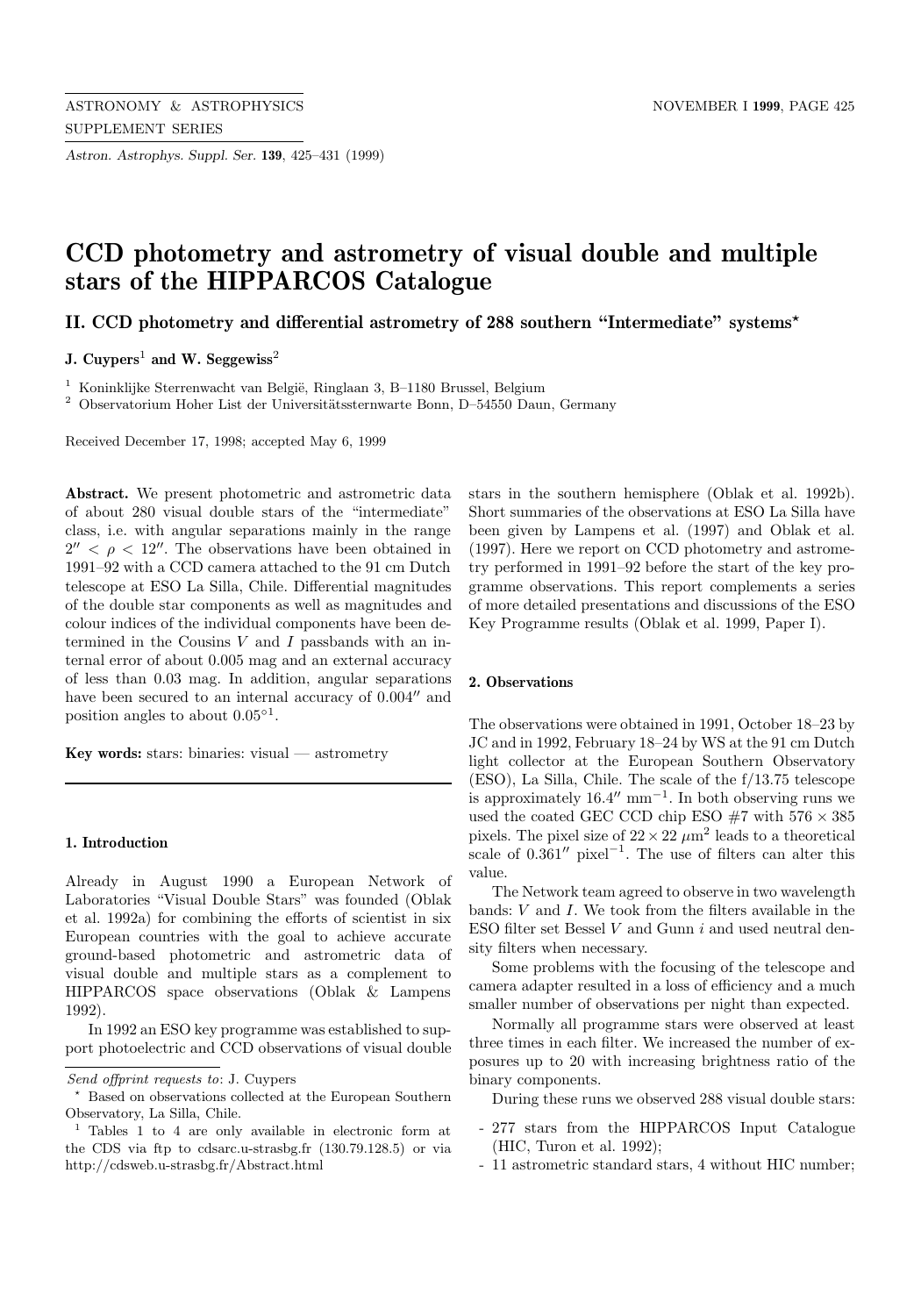- 6 double stars without HIC numbers, identified by their BD number, and **4. Results**
- HD 214509, one of the photometric standards, which turned out to be a close visual double star.

The programme stars can be classified as "intermediate" double stars with separations normally in the range  $2'' < \rho < 12''$ . Four stars have separations  $\rho$  less than  $2''$  and 39 stars have separations greater than  $12''$ . The programme was limited to magnitude differences between the two components mainly in the range  $0 \,\text{mag} < \Delta V < 3 \,\text{mag}.$ 

The final calibration process was performed on the basis of the HIPPARCOS data (see Sect. 3). As additional tool for defining scale and position angle astrometric standard stars were observed regularly. They have been taken from the lists of Brosche & Sinachopoulos (1988 and 1989). In addition, trails of bright stars over the CCD frame were generated by stopping the telescope tracking.

V and I standard stars of the Cousins system with no indications of variability in the Geneva photometry were selected from the lists of Landolt (1983), Menzies et al. (1989) and Menzies et al. (1991) by Grenon (1991, private communication) and measured in each night of good photometric quality.

## **3. Reduction and calibration**

All frames with double stars have been reduced with a profile-fitting reduction method developed by JC. A special method was necessary since the majority of our frames showed only the overlapping profiles of the double stars, but no further (single) stars on the frames to define the point spread function (for details: see Cuypers 1997). The astrometric standard stars and a few preliminary HIPPARCOS results were used for a first scale calibration  $(0.378<sup>′</sup>$  pixel<sup>-1</sup>). The final calibration of separations and position angles was performed on the basis of all available corresponding HIPPARCOS data (ESA, 1997) by minimizing the sum of the squares of all the differences in relative positions. Stars with large discrepancies in position  $(3\sigma$ -level) between the CCD and HIPPARCOS measurements were not included in the final calculation of the transformation, but they can be found in the tables of results.

The final scale correction was 0.9969 for 1991 and 0.9968 for 1992 and the position angle correction 1.280◦ in 1991 and 3.063◦ in 1992.

Most nights were of sufficient photometric quality. All instrumental magnitudes taken during these nights through the Bessel  $V$  and Gunn  $i$  filters were, after correction for atmospheric extinction, transformed into the Cousins V and I standard system with the aid of the observed standard stars. The differences between both pairs of standard bands  $(V, i)$  vs.  $(V, I)$  are not negligible but they could be treated safely by the transformation equations.

The results are listed in Tables 1 to 4 (available electronically via the CDS) in sequence of the HIC numbers of the programme stars. Astrometric standard stars with a HIC number are filed among the programme stars, but can easily be identified by their large number of observations. If they have no HIC number then they are identified by their BD numbers and listed together with 6 additional double stars at the end of the tables. In addition, one photometric standard star, HD 214509, turned out to be a close visual double star (last star in all tables) with separation  $\rho = 1.241''$  and magnitude difference  $\Delta V = 2.649$  mag. Tables 1 and 3 give summarizing results, whereas the individual observations of the stars that were observed in more than one night are listed in Tables 2 and 4.

Table 1 lists the differential astrometric and photometric results. One can find an identifier, the date of the observation, the total number of observations  $(N)$ , the mean separation  $\rho$  and the mean position angle  $\theta$ , the number of observations in  $V(N_V, N_i)$  and the (instrumental) magnitude differences  $\Delta V$  and  $\Delta i$  between the components A and B of the double stars. The values are quoted with their standard error of the mean  $(\sigma)$ . The "distance" between the binary parameters in  $V$  and  $i$  (in arcsec) is given in the column  $r_{V,i}$ :

$$
r_{V,i} = \sqrt{\rho_V^2 + \rho_i^2 - 2\rho_V \rho_i \cos(\theta_V - \theta_i)}.
$$
\n(1)

This value is important for the judgement of the quality of the measurements. It will be discussed in the next section.

The distances  $r_{N,H}$  between the listed observations of the Network (N) and the HIPPARCOS results (H), defined as

$$
r_{\rm N,H} = \sqrt{\rho_{\rm N}^2 + \rho_{\rm H}^2 - 2\rho_{\rm N}\rho_{\rm H}\cos\left(\theta_{\rm N} - \theta_{\rm H}\right)}
$$
(2)

are given as well. In general an extremely good agreement is found. A detailed discussion of the comparison with the Hipparcos data will be postponed to a subsequent paper.

Table 3 gives more details of the final photometric results: we list the standard V magnitudes and the colour indices  $V-I$  of the components A and B together with the standard errors of the mean on these quantities. Also given are the number of observations in each filter  $(N_V, N_i)$  and the differences  $\Delta (V - I)$  between the colours of the components.

Two systems have secondary components brighter than the primaries in comparison to the designation in earlier catalogues of binaries, i.e.  $\Delta V < 0.0$  mag, namely HIC 44711  $(-0.015 \text{ mag})$  and HIC 80245  $(-0.017 \text{ mag})$ , but this is, of course, filter dependent. In some cases a different faint secondary component was measured instead of the component indicated in earlier catalogues: for example: HIC 39056 with  $\Delta V = 5.939$  mag.

The magnitude range of the primary components in the sample is mainly  $7.5 \text{ mag} < V_A < 10.0 \text{ mag}$ ; one star is brighter and 21 stars are fainter than these limits.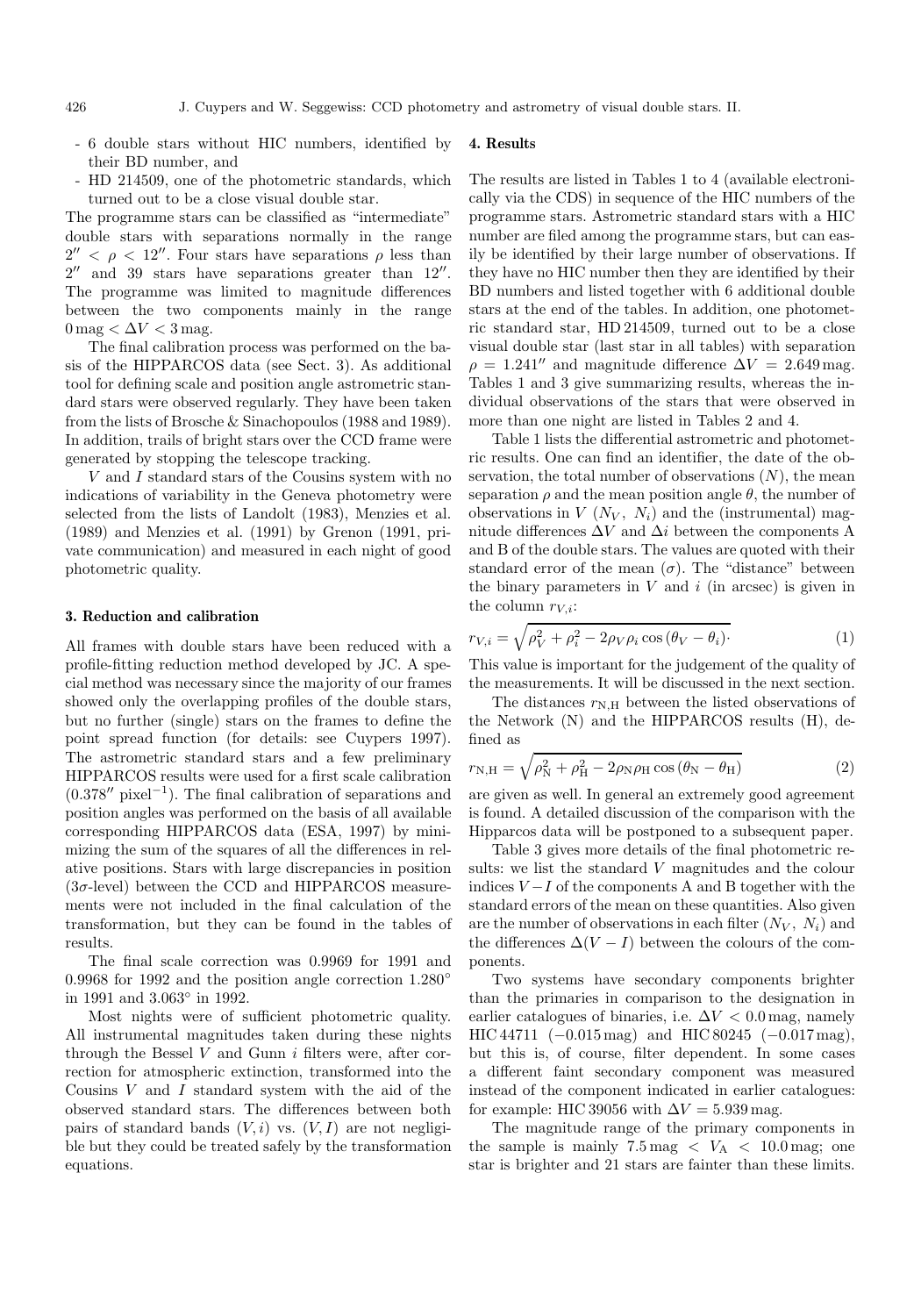

**Fig. 1.** Internal errors  $\sigma(\rho)$  of the angular separation vs. mean separation  $\rho$  and differential magnitude  $\Delta V$  of the binary components (larger symbols indicate larger  $\Delta V$ )

Twenty three pairs have instrumental  $\Delta V$  values in excess of 3.0 mag reaching a maximum of  $\Delta V = 5.939\,\mathrm{mag}.$ 

The colour indices  $V-I$  of the A components span the range from  $-0.164$  to  $+3.274$  mag, i.e. from early B-type to late M-type stars (neglecting possibly present reddening and a few "outliers"). The same holds for the B components where  $V - I$  runs from  $-0.178$  to  $+3.291$  mag. The differences  $\Delta (V - I)$  of the colours  $V - I$  of the binary components are negative in 45 systems. Astrophysical implications of this will be discussed in other papers.

## **5. Discussion of errors**

## 5.1. Internal astrometric consistency

The large number of repeated observations of the individual stellar systems (Table 2) allows to estimate very well the internal astrometric and photometric consistencies.

The overall mean standard deviation (s.d.) in separation amounts to  $\sigma(\rho)=0.004''$ . This corresponds to about  $0.01 \times$  the pixel width of the CCD. The small value is, of course, the consequence of the repeated measurements for the program stars and was confirmed by the preliminary results of the other observational runs of the network (Lampens et al. 1997). The mean s.d. in position angle  $\sigma(\theta)=0.05^{\circ}$ .

The dependence of the s.d. in separation  $\sigma(\rho)$  from the separation  $\rho$  and from the magnitude difference  $\Delta V$ is illustrated in Fig. 1. The s.d. in separation between  $4^{\prime\prime}$ and  $12^{\prime\prime}$  is apparently not much dependent on the separation itself. Only for the systems with  $\rho < 4$ <sup>n</sup> and  $\rho > 12$ <sup>n</sup>



**Fig. 2.** Differences between the astrometry in V and  $i$  ( $\rho$ ( $\theta$ <sub>V</sub> –  $\theta_i$ ) =  $\rho \Delta \theta_{V,i}$  versus  $\Delta \rho_{V,i}$ )



**Fig. 3.** Histogram of the mean positional differences  $r_{V,i}$ 

an increase of the s.d. in separation is noticed. The small separations are close to the seeing limit and at larger separation the isoplanicity could be lost, resulting in a small degradation of the results for  $\rho > 12''$ .

The difference between astrometric parameters of our CCD observations in the passbands  $V$  and  $i$  is a check for the internal consistency. Taking the mean over all binary systems, the separation in the  $V$  band is  $0.002''$  smaller than in  $i$ . The standard deviation of the differences in separation is  $0.010''$ . The mean difference in position angle between V and i is 0.01° or 0.0012″ if expressed as  $\rho \Delta \theta$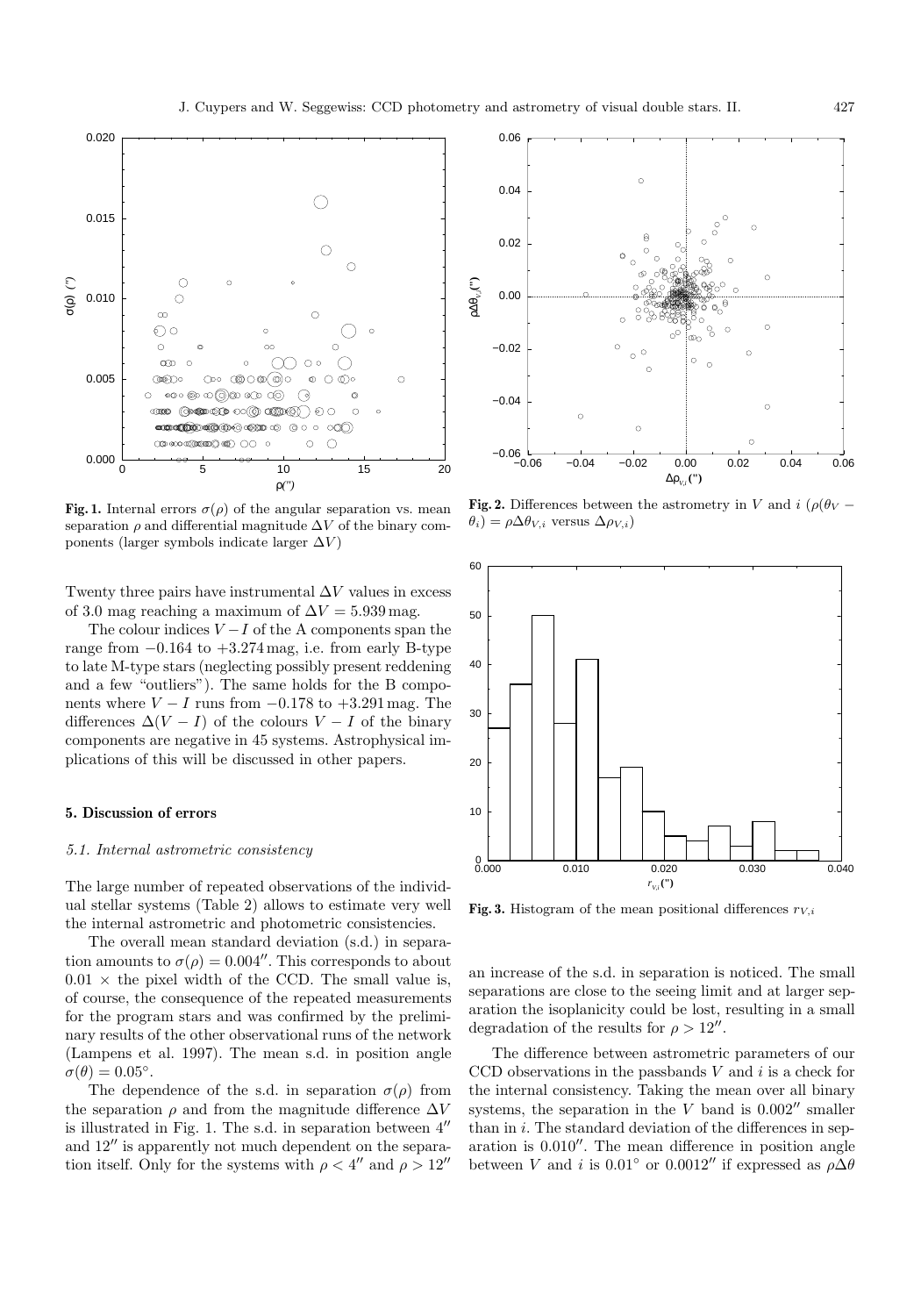

**Fig. 4.** Internal errors  $\sigma(\Delta V)$  of the differential magnitude vs. mean separation  $\rho$  and differential magnitude  $\Delta V$  (larger symbols indicate larger  $\Delta V$ )

 $(s.d.$  is  $0.011'$ . No indications of systematic differences were found, as can be seen in Fig. 2.

The quality of the measurements can also be read off the distances  $r_{V,i}$  as defined in Eq. (1). The value  $r_{V,i}$  is only zero if both,  $\rho_V = \rho_i$  and  $\theta_V = \theta_i$ . The overall mean distance  $\overline{r_{V,i}}$  is 0.011". This is in agreement with the value expected according to the error propagation over  $r_{V,i}$ . The distribution of these distances is shown in Fig. 3.

Measurements of the same system on more than one night or in different seasons provide also a very good internal consistency check. The mean of the deviations from the mean value of the separation for each system tabulated in Table 2 is only  $0.004''$ . This indicates again the very high level of accuracy attained in the differential astrometry.

Systems with high internal errors in separation and position angle (not included in the statistics) have almost always separations close to the seeing limit (e.g. HIC 18414 and the photometric standard HD 214509).

#### 5.2. Internal photometric consistency

The internal photometric errors (of the magnitude differences in  $V$  and  $i)$  are listed in Table 1. Their overall mean values are small: 0.005 mag in  $\Delta V$  and 0.006 mag in  $\Delta i$ . Again, the large number of individual observations (especially increasing for stars with increasing  $\Delta V$ ) is the reason of the small errors. Figure 4 displays the internal errors as a function of angular separation  $\rho$  and magnitude difference  $\Delta V$ . No real tendency in one or the other direction can be seen, except that there are some larger errors (exceeding 0.01 mag) at small separations.



**Fig. 5.** Differences between the Hipparcos and the Network astrometry  $(\rho(\theta_N - \theta_H) = \rho \Delta \theta_{N,H}$  versus  $\Delta \rho_{N,H}$ )

An independent check on the magnitudes can be done with the data of systems measured more then once (Tables 2 and 4). The mean value of the deviations from the mean of the differential values in  $V$  is 0.009 mag (median:  $0.006$  mag) and  $0.016$  mag in i (median: 0.006 mag). The standard photometry of the components is very compatible: mean values of the deviations on components A or B, in  $V$ , I or  $V - I$  are in the range 0.014 to 0.021 mag.

The cited mean values could even be a too high estimate of the errors, since variability for some of the components is not excluded and some systems were measured again only because there was some doubt on the quality of the first observations.

## 5.3. Comparison with astrometric catalogue data

The discussion of the final comparison of the observations with the HIPPARCOS data will be presented elsewhere (Oblak et al., in preparation). Here we again point out that the calibration of our data was performed with the separations and position angles measured by HIPPARCOS (see Sect. 3). Therefore, the mean of the differences between the HIPPARCOS and the Network astrometry in the  $(\rho, \theta)$  plane (see Fig. 5) is zero. The standard deviations of these differences are  $0.014''$  in separation and  $0.18°$ in position angle (or 0.016" if expressed as  $\rho \Delta \theta$ ), respectively. For the distances  $r_{N,H}$  between the HIPPARCOS and the Network results, as defined in Eq. (2), we get a mean value of  $0.019''$ , if neglecting the "outliers". The forgoing errors and distances display again the high quality of the Network results.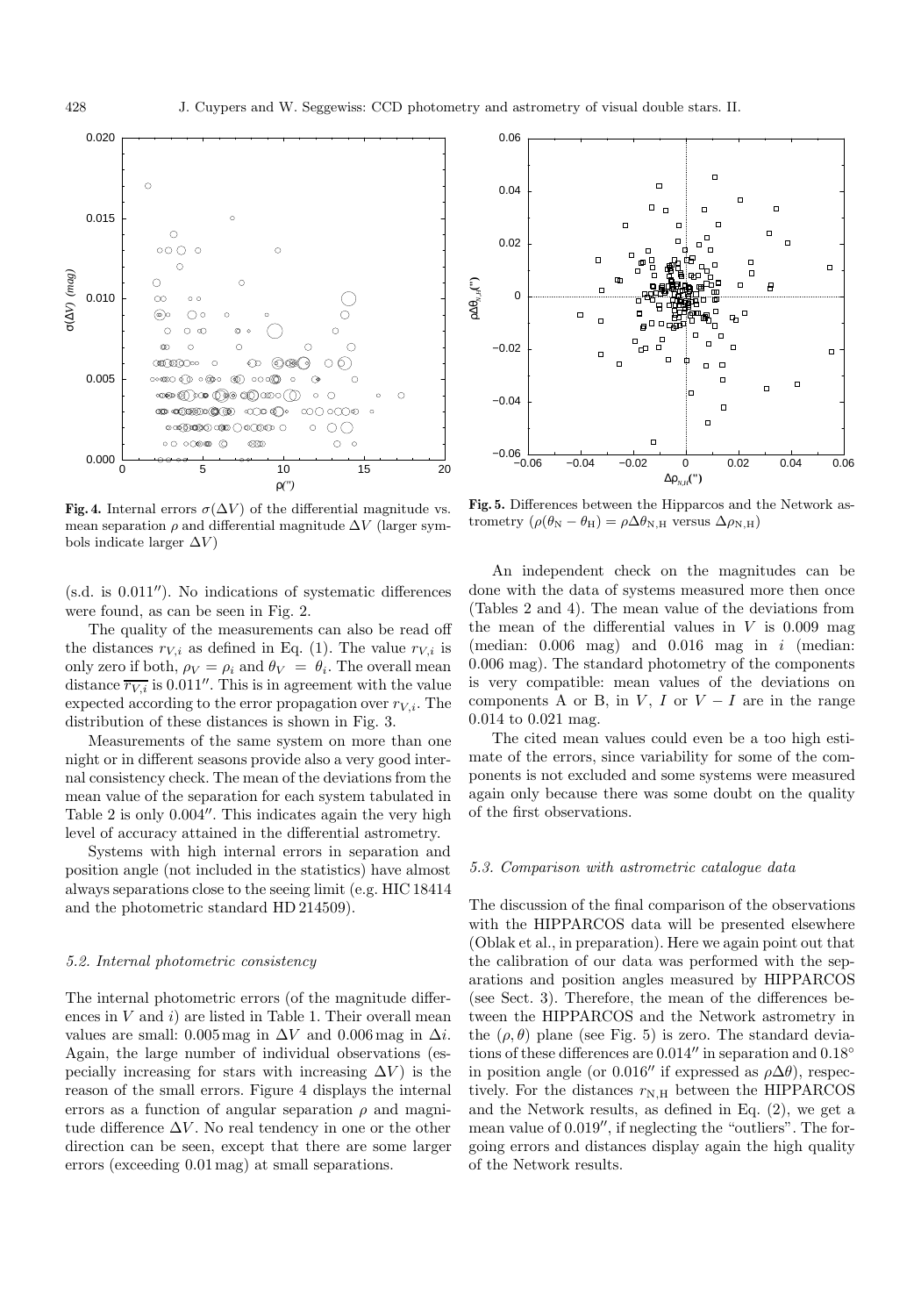

**Fig. 6.** Histogram of the differences in joint magnitudes between CCD photometry and photoelectric photometry  $(V)$ 

In addition we report briefly on the comparison with the HIC annex (Turon et al. 1992, Vol. 6), which contains data mainly from the "Catalogue des Composantes d'Etoiles Doubles et Multiples" (CCDM, Dommanget & Nijs 1995). The following statements throw, of course, more light onto the reliability of the data before the "CCD era" than on the recent observations. In any case one must admit that the astrometric and photometric characteristics may change due to binary motion, proper motion and light variability.

The mean difference between the angular separations  $CCD$  minus HIC is  $0.1$ " (leaving out here and in the following text a few very discordant values, probably caused by misidentifications). The median value is only  $0.03''$ , but the standard deviation on the differences is  $0.8$ ". No systematic effects could be be noticed.

The scatter of the HIC separations around the CCD values is increasing for separations in excess of  $8^{\prime\prime}$ . Likewise the scatter increases for small  $(\Delta V < 1.0$  mag) and large  $(\Delta V > 3.0$  mag) magnitude differences between the double star components.

For several stellar systems the position angle differs by about 180◦. This simply means that the new measurements and the reduction interchanged the components A and B: the former component B is now the brighter one. In the mean, the HIC position angles are the same as the CCD ones (mean difference:  $0.1°$ , median  $0.0°$ ), but the scatter is very large: about 6◦.



**Fig. 7.** Differences in joint magnitudes between CCD photometry and photoelectric photometry vs. mean separation  $\rho$ 

# 5.4. Comparison with published magnitude data and photoelectric measurements

As sources for the magnitudes of double stars and double star components we used the annex of the HIC (Vol. 6), where component magnitudes are given to a tenth of a magnitude as in the CCDM, and the HIC itself. In the HIC mostly joint photometry is given, but here we can select the most reliable measurements by means of the error bars.

No systematic differences were found between our CCD measurements and the estimates of the magnitudes of the main components A as listed in the HIC annex. The mean value of the differences is  $-0.05$  mag (median is  $-0.03$  mag), but the scatter is large  $(0.4 \text{ mag})$  and values range from  $-1.7$  to 1.1 mag. The estimates of the magnitude differences between components A and B  $(\Delta V)$ differ largely from the CCD measurements: from −1.0 to +1.1 mag with a s.d. of 0.3 mag, if we do not take probable misidentifications into account. The mean of 0.1 mag could be significant but we have no explanation for this.

For a few binary stars of our sample individual photometric data on the A components are now available in the literature, e.g. in the Lausanne General Catalogue of Photometric Data (Mermilliod et al. 1997) or in the Besançon Data Base of Double and Multiple Stars (Kundera & Oblak 1998). Some were already given in the HIC, but it is not always clear whether an entry is joint photometry or the A component magnitude. The indication of the sources of the  $V$  magnitude in the HIC is not complete: amongst the codes we find D for joint and P for photoelectric. As a consequence we could not always decide whether a photoelectric measurement was joint or only the A component.

We found 14 stars with errors smaller than 0.05 mag where the published V magnitudes refer without doubt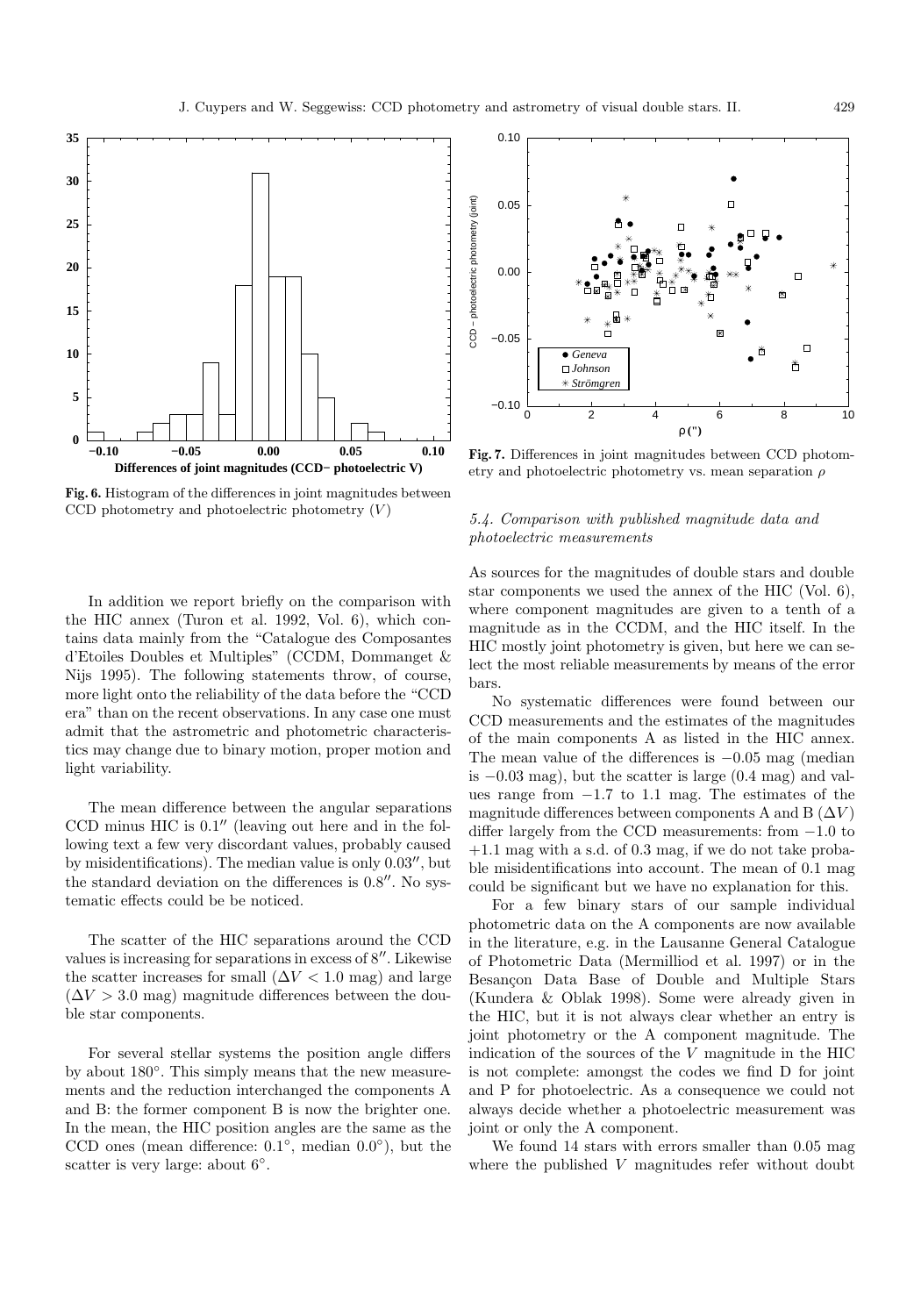

**Fig. 8.** Differences in joint magnitudes between CCD photometry and photoelectric photometry vs. difference  $\Delta V$  in magnitude between components

to the A components. The source of the magnitudes is mostly photoelectric. The mean of the deviations with our CCD data is only 0.002 mag with a 0.04 mag scatter. Since the mean error on the published magnitudes is about 0.03 mag, this is in agreement with a similar error on our component photometry.

More comparison data are available for the joint photometry, i.e. for magnitudes taken of both components in common with a sufficiently large diaphragm. We found 30 double stars with Geneva  $(V)$ , 42 with Johnson  $(V)$ and 55 with Strömgren  $(y)$  joint photometry in our sample. Several double stars have measurements in the three photometric systems with differences of about 0.01 mag.

No systematic difference between the CCD and photoelectric observations could be detected. The mean difference (in the sense CCD minus photoelectric measurements) is 0.010 mag for the Geneva data, −0.009 mag for the Johnson data and  $-0.007$  mag for the Strömgren data. All are close to zero. The standard deviations of the differences are very small: 0.022, 0.030 and 0.022 mag respectively. A histogram with all data combined is given in Fig. 6. If we consider the errors on the published Geneva and Strömgren photometry as negligible and, as a consequence, estimate the error on the Johnson photometry as 0.02 mag, a good estimate for our CCD joint photometry error is 0.022 mag. This proves the high quality of our photometric data.

Although there is no overall dependence on separation, a few cases with angular separations above  $6^{\prime\prime}$  and large magnitude differences between the components, have fainter photoelectric magnitudes (Figs. 7 and 8). This could be caused by loss of light when the two components were measured photoelectrically in a (too) small diaphragm.

#### **6. Conclusions**

We have obtained accurate and homogeneous CCD photometric data of 276 visual double stars of the HIPPARCOS Input Catalogue. The data include Cousins  $V$  and  $I$  magnitudes and colour indices  $V - I$  for the individual double star components as well as the differences between the components. The internal errors of these differences are only 0.005 mag in  $V$  band and 0.006 mag in the  $I$ band. After an elaborated error analysis, including comparison with joint magnitudes of binary systems measured in different photometric systems (Johnson UBV , Geneva, Strömgren) we arrive at an external error not larger than 0.030 mag.

Angular separations  $\rho$  and position angles  $\theta$  have been secured for 288 double stars. As a consequence of the repeated measurements (up to 15 or more for increasing brightness ratios of the components), the internal errors are very small:  $0.004''$  in separations,  $0.05°$  in position angles and  $0.011''$  in position differences between measurements in different filters. A preliminary look at the positional differences between the CCD and Hipparcos data indicates very good agreement and the errors on the differential CCD astrometry seem to be as small as the Hipparcos data. This will be quantified in subsequent papers.

Acknowledgements. We thank Patricia Lampens (Brussels) and Edouard Oblak (Besancon) for their assistance in the "Visual Double Stars" programme and for the many enlightening discussions. JC acknowledges funding by project 2.0060.91 of the Fund for Scientific Research (F.W.O.) – Flanders (Belgium).

#### **References**

- Brosche P., Sinachopoulos D., 1988, Bull. Inf. CDS 34, 39
- Brosche P., Sinachopoulos D., 1989, Bull. Inf. CDS 36, 3
- Cuypers J., 1997, in Visual Double Stars: Formation, Dynamics and Evolutionary Tracks, Docobo J.A., Elipe A., McAlister H. (eds.), ASSL 223, 35
- Dommanget J., Nys. O., 1995, Bull. d'Inf. du CDS de Strasbourg 46, 3
- ESA, 1997, SP-1200, "The Hipparcos and Tycho Catalogues"
- Kundera T., Oblak E., 1998, A General Data Base of Double and Multiple Stars,

http://bdb.obs-besancon.fr/bdb/Welcome.html

- Lampens P., Cuypers J., Oblak E., Seggewiss W., Duval D., 1997, in Visual Double Stars: Formation, Dynamics and Evolutionary Tracks, Docobo J.A., Elipe A., McAlister H. (eds.), ASSL 223, 439
- Landolt A.U., 1983, AJ 88, 439
- Menzies J.W., Cousins A.W.J., Banfield R.M., Laing J.D., 1989, SAAO Circ. 13, 1
- Menzies J.W., Marang F., Laing J.D., 1991, MNRAS 248, 642
- Mermilliod J.C., Hauck B., Mermilliod M., 1997, A&AS 124, 349